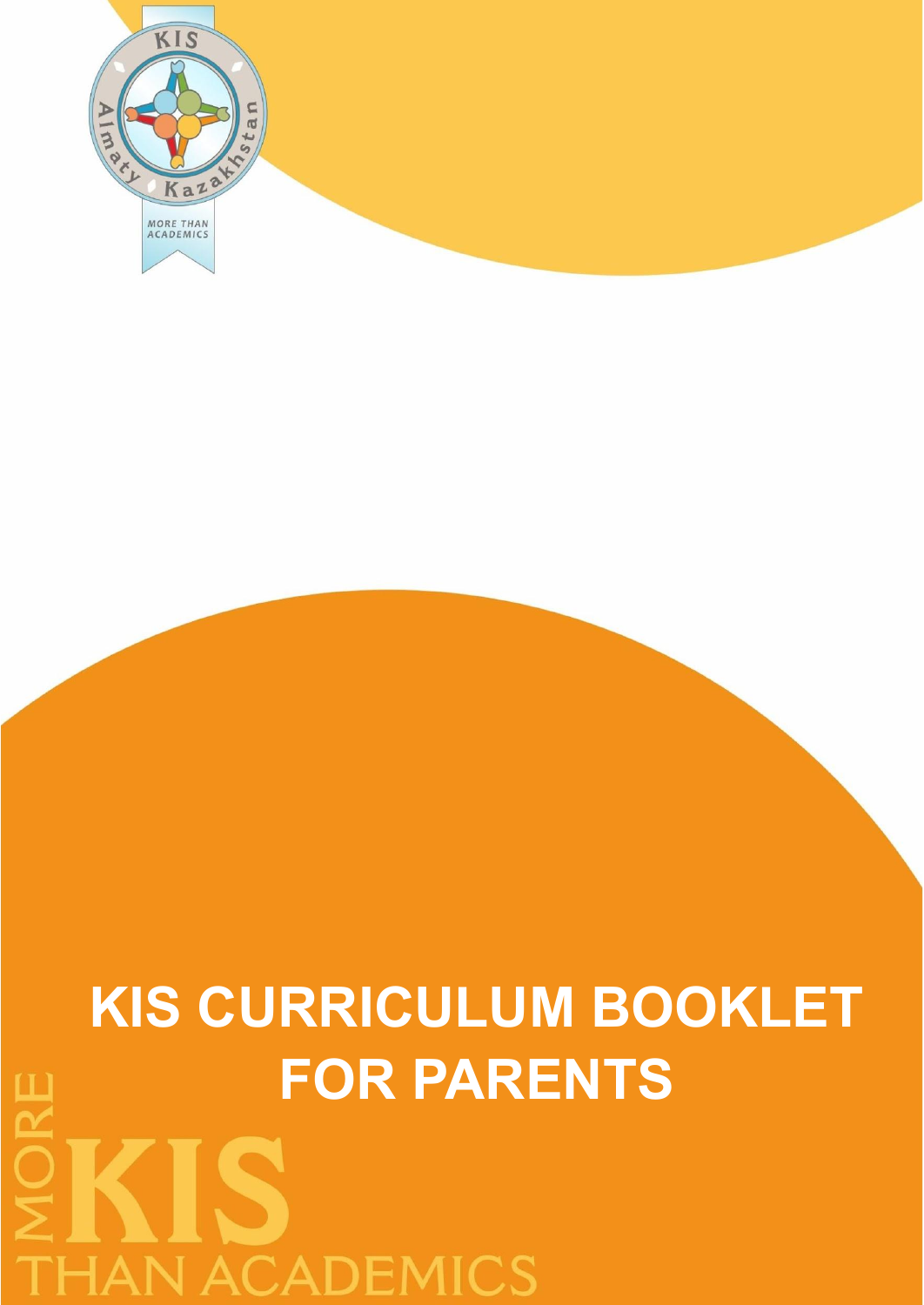## **AN ACADEMICS**

#### **Mission**

At KIS, we nurture international mindedness within our multilingual school community by providing an inquiry-based curriculum focused on the development of the whole child as a caring, open-minded, lifelong learner.

#### **Vision**

We are a diverse community which aspires to:

- Learn enthusiastically.
- Inquire creatively and critically.

Follow our passions.

## **Objectives**

We accomplish our Vision by:

- Being an IB World School offering an international curriculum.
- Welcoming and celebrating a multicultural community where each individual is valued and honoured.
- Using English as the principal language of instruction while other languages are taught and promoted.
- Providing excellent English language support for every student in order to participate fully in all aspects of school life.
- Recruiting, training and retaining well-qualified faculty and staff who are dedicated, caring, and experienced professionals helping each student achieve their potential.
- Providing essential Information and Communication Technology (ICT) skills suitable for the learning process at each grade level.
- Being self-sustainable, fiscally honest, transparent, responsible and accountable to each KIS stakeholder.
- Ensuring we provide learning experiences that encourage our students to exemplify the Learner Profile.



**Kazakhstan International** School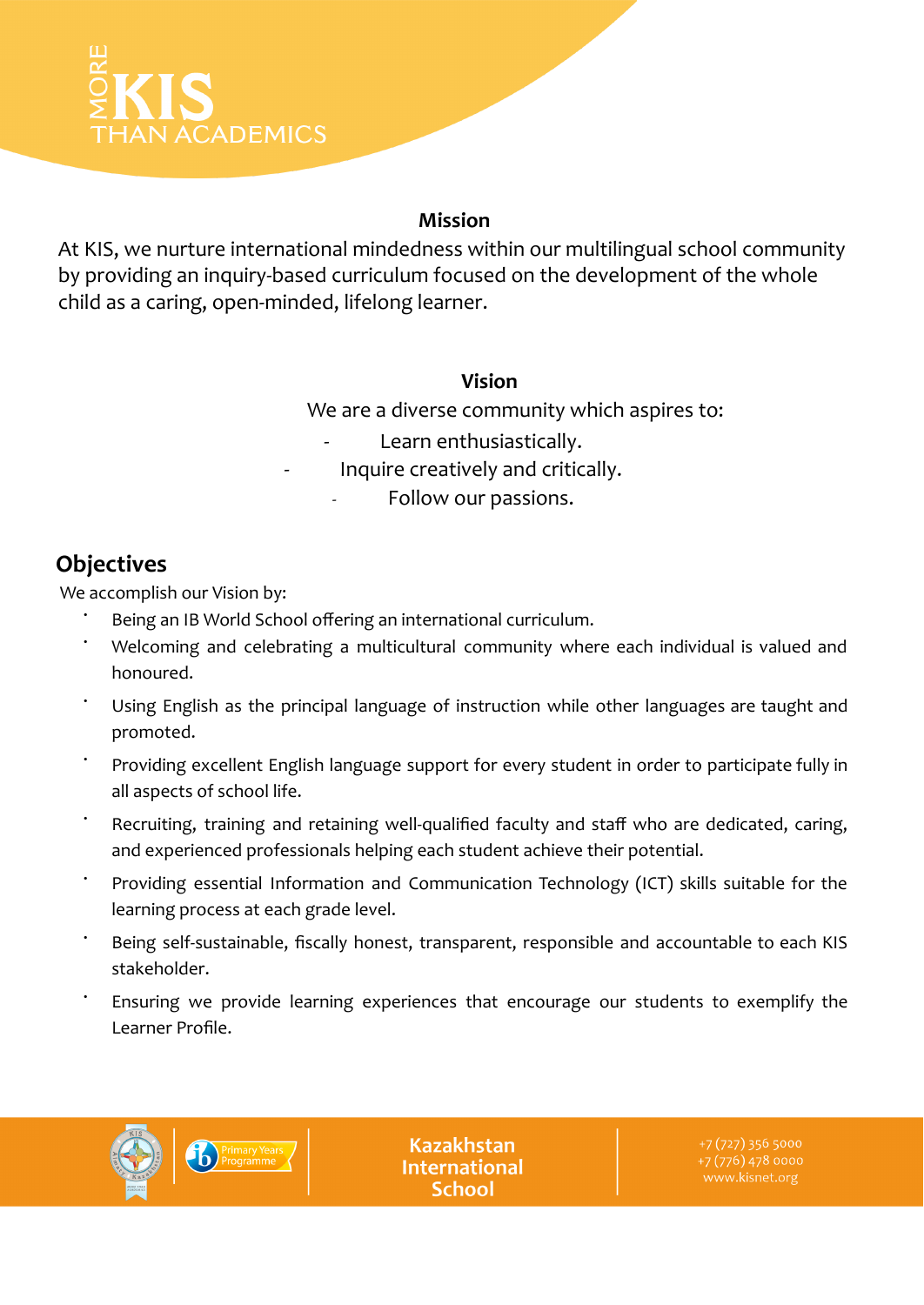

#### **What is the International Baccalaureate?**

It is a non-profit educational and non-governmental (NGO) organization that was established in 1968 in Geneva, Switzerland. The IBO offers four programmes of international education for students aged  $3 - 19$  years:

**The Primary Years Programme (PYP) for 3–11 year olds.**

**The Middle Years Programme (MYP) for 12–15 year olds.**

**The Diploma Programme (DP) for 16–19 year olds.**

**The Career-related Programme (CP), also for 16–19 year olds.**

## **What are these "Learner Profiles" that produce internationally-minded students?**

**Inquirer** - We nurture our curiosity, developing skills for inquiry and research. We know how to learn independently and with others. We learn with enthusiasm and sustain our love of learning throughout life.

**Knowledgeable** - We develop and use conceptual understanding, exploring knowledge across a range of disciplines. We engage with issues and ideas that have local and global significance.

**Thinker** - We use critical and creative thinking skills to analyze and take responsible action on complex problems. We exercise initiative in making reasoned, ethical decisions.

**Communicator** - We express ourselves confidently and creatively in more than one language and in many ways. We collaborate effectively, listening carefully to the perspectives of other individuals and groups.

**Principled** - We act with integrity and honesty, with a strong sense of fairness and justice, and with respect for the dignity and rights of people everywhere. We take responsibility for our actions and their consequences.



**Kazakhstan International** School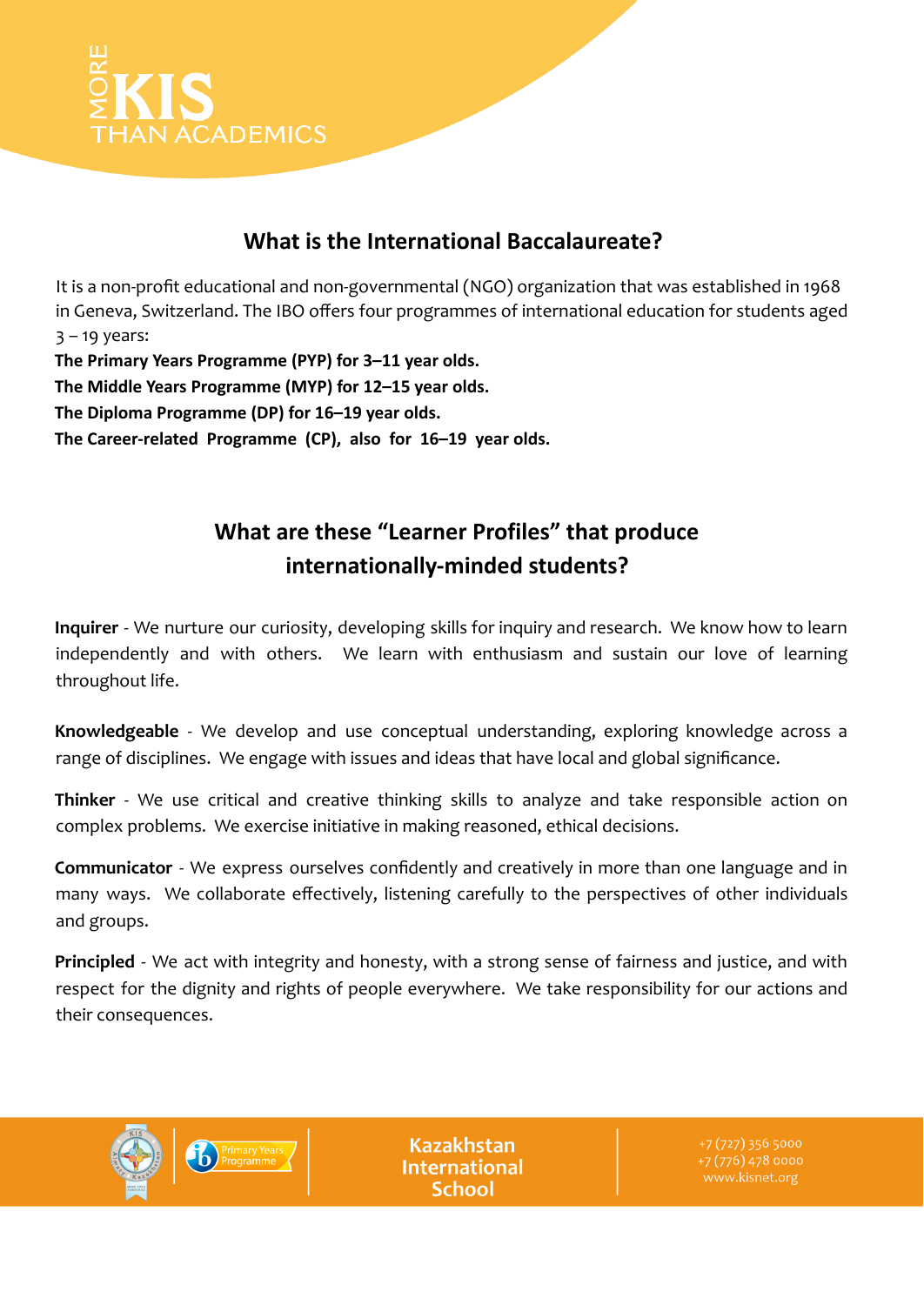# **HAN ACADEMICS**

**Open-minded** - We critically appreciate our own cultures and personal histories, as well as the values and traditions of others. We seek and evaluate a range of points of view, and we are willing to grow from the experience.

**Caring** - We show empathy, compassion and respect. We have a commitment to service, and we act to make a positive difference in the lives of others and in the world around us.

**Risk-taker** - We approach uncertainty with forethought and determination; we work independently and cooperatively to explore new ideas and innovative strategies. We are resourceful and resilient in the face of challenges and change.

**Balanced** - We understand the importance of balance in different aspects of our lives – intellectual, physical and emotional – to achieve well-being for ourselves and others. We recognize our interdependence with other people and with the world in which we live.

**Reflective** - We thoughtfully **consider the** world and our own ideas and experience. We work to understand our strengths and weaknesses in order to support our learning and personal development.

#### **International Mindedness at KIS**

In our KIS community, we strive towards international mindedness. We exhibit international mindedness by understanding, appreciating and accepting the world around us. We inquire into and are knowledgeable about different cultures. We are open-minded to different beliefs and values. We are caring and principled. We want to know what needs to be done to make our world a better place for every living thing, while reflecting on and communicating the needs of others. We are balanced in our respect and celebration of the differences that make up our world. We willingly take risks when action or leadership is needed in our global community.

### **What is learning at KIS?**

KIS is an authorized Primary Years Programme (PYP) school, authorized in April, 2011. KIS is committed to structured inquiry as the vehicle for learning. Six transdisciplinary themes provide the framework for the exploration and construction of knowledge. Teachers and students are guided by these transdisciplinary themes — as they design Units of Inquiry for exploration and study. Through this process, students develop an understanding of important concepts, acquire

**Kazakhstan International** School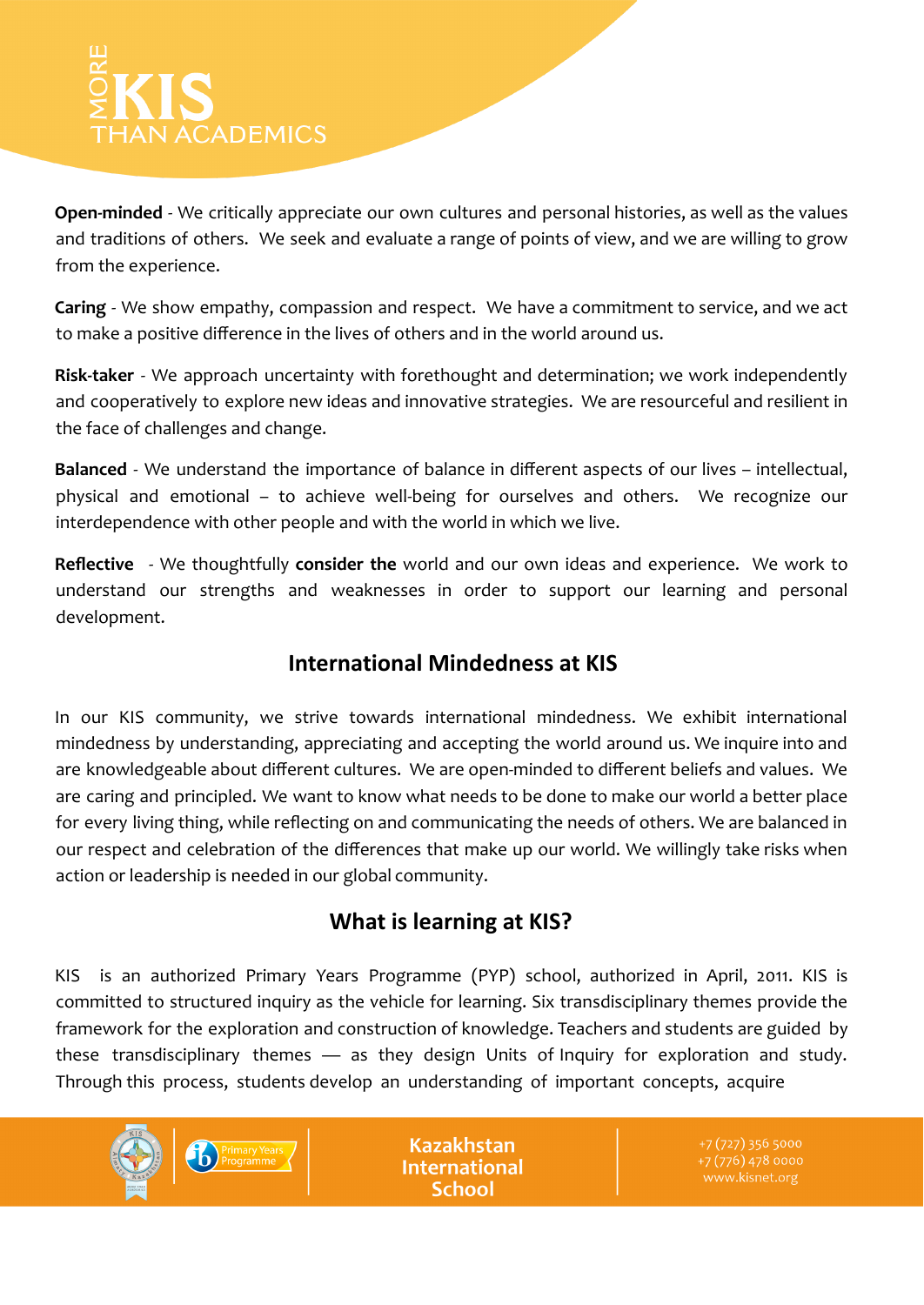

essential skills and knowledge, develop particular attitudes and learn to take socially responsible action.

We believe in the holistic development of children, tapping their potential curiosity and innate talents to bring out well balanced confident individuals, and lifelong independent learners.

We strive to develop global citizens who respect cultures, who open-mindedly nurture the diversity found around them, and who endeavour to lead by example.

We develop attitudes that make our learners caring and empathetic towards those less privileged and enable them to realise that they have the power to make a change.

We respect each child's individuality and uniqueness and are committed to enrich and widen their horizons.



### **What does "transdisciplinary" mean?**

The word 'transdisciplinary' refers to connections that transcend individual disciplines. Transdisciplinary study involves the links or interconnections across disciplines. It is a reflection of the reality in which we live. A transdisciplinary concept may reach across disciplines such as Mathematics, Science, English and Social Studies, and link them all together; by definition, such a concept is not confined to one subject. For example, the concept of 'change' may feature in Mathematics, Science, English, and Geography. The Primary Years Programme reflects a transdisciplinary approach to teaching and learning, thus promoting understanding of the real world.



**Kazakhstan International** School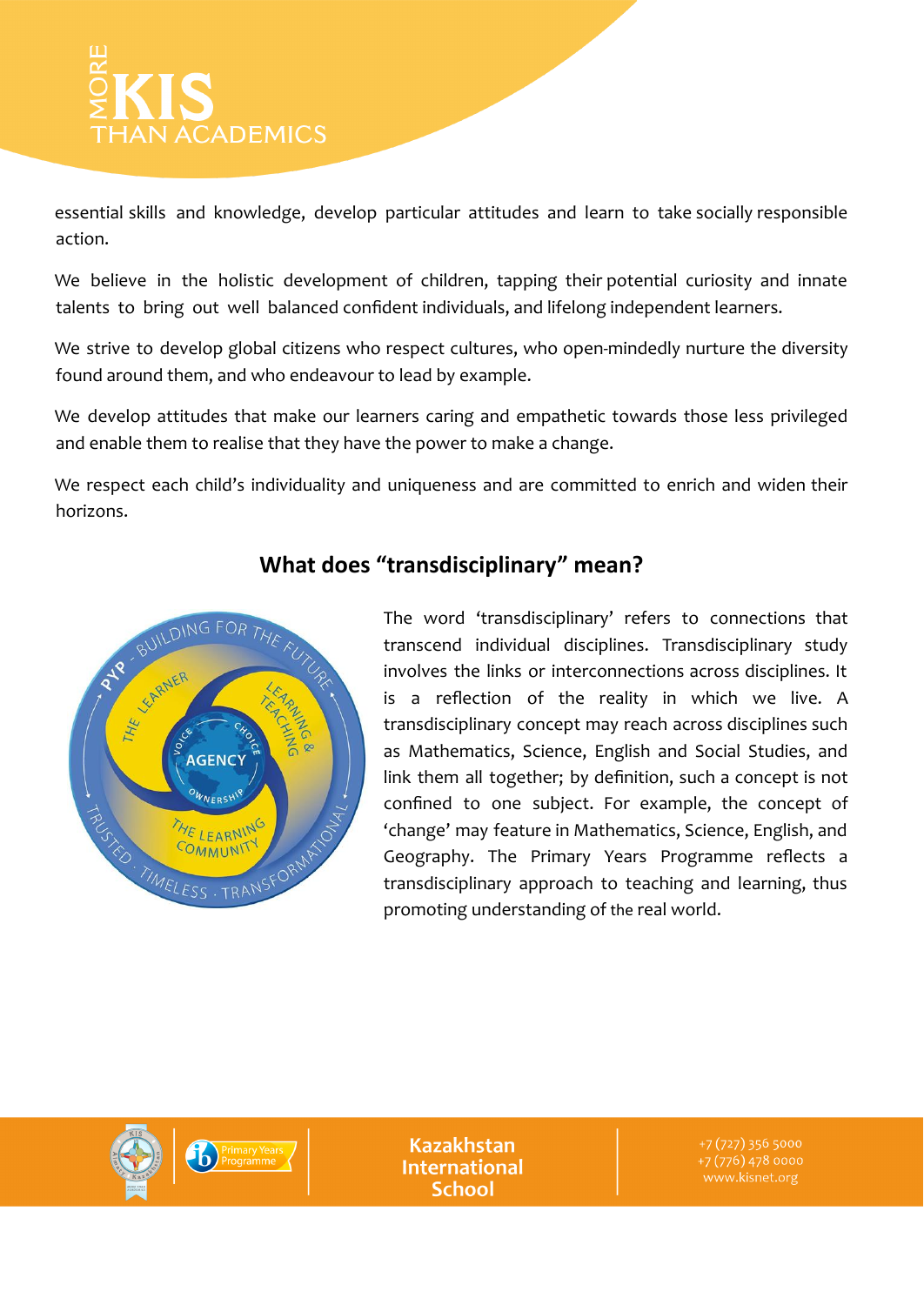IS THAN ACADEMICS

#### **Knowledge**

What do we want students to know about?

This is the significant, relevant content that we wish the students to explore and know about, taking into consideration their prior experience and understanding. Knowledge is both transdisciplinary and disciplinary, represented by traditional subject areas. Six transdisciplinary units of inquiry Languages Social Studies Mathematics Science and technology Arts Personal, social and health education Physical Education

#### **Six Transdisciplinary Themes:**

| Who We Are                                 | An inquiry into the nature of the self; beliefs and values; personal, physical, mental,<br>social and spiritual health; human relationships including families,<br>friends,<br>communities, and cultures; rights and responsibilities; what it means to be human.                                     |  |  |  |
|--------------------------------------------|-------------------------------------------------------------------------------------------------------------------------------------------------------------------------------------------------------------------------------------------------------------------------------------------------------|--|--|--|
| <b>Where We Are in Place</b><br>and Time   | An inquiry into orientation in place and time; personal histories; homes and<br>journeys; the discoveries, explorations and migrations of humankind; the<br>relationships between and the interconnectedness of individuals and civilizations,<br>from local and global perspectives.                 |  |  |  |
| <b>How We Express</b><br><b>Ourselves</b>  | An inquiry into the ways in which we discover and express ideas, feelings, nature,<br>culture, beliefs and values; the ways in which we reflect on, extend and enjoy our<br>creativity; our appreciation of the aesthetic.                                                                            |  |  |  |
| <b>How We Organize</b><br><b>Ourselves</b> | An inquiry into the interconnectedness of human-made systems and communities;<br>the structure and function of organizations; societal decision-making; economic<br>activities and their impact on humankind and the environment.                                                                     |  |  |  |
| <b>How the World Works</b>                 | An inquiry into the natural world and its laws; the interaction between the natural<br>world (physical and biological) and human societies; how humans use their<br>understanding of scientific principles; the impact of scientific and technological<br>advances on society and on the environment. |  |  |  |
| <b>Sharing the Planet</b>                  | An inquiry into rights and responsibilities in the struggle to share finite resources<br>with other people and with other living things; communities and the relationships<br>within and between them; access to equal opportunities; peace and conflict<br>resolution.                               |  |  |  |



Primary Years

**Kazakhstan International School** 

+7 (727) 356 5000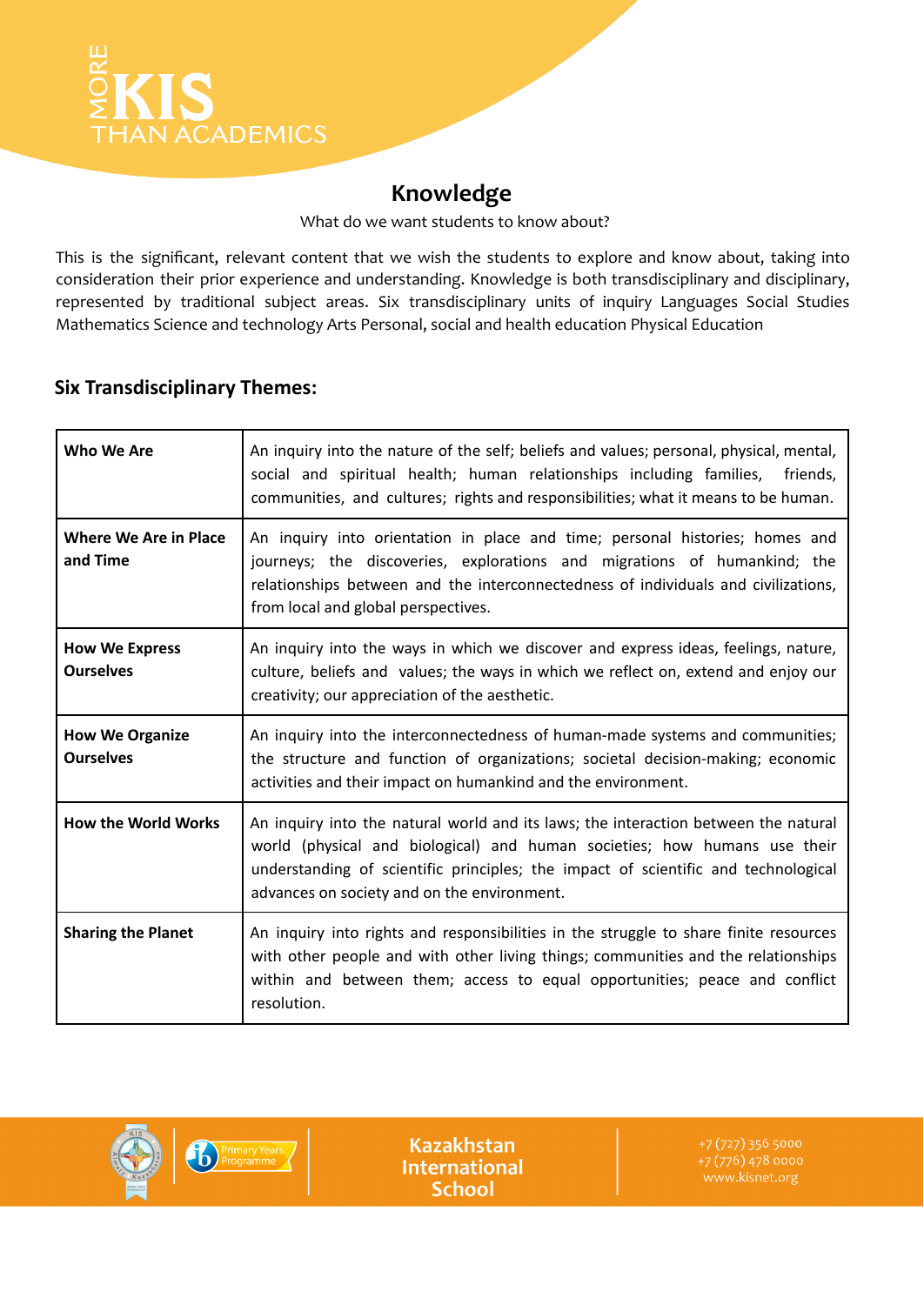

### **Concepts**

These are the eight fundamental concepts expressed as key questions, to propel the process of inquiry.

**Form**: What is it like? **Function** : How does it work? **Causation** : Why is it like it is? **Change**: How is it changing? **Connection** : How is it connected to other things? **Perspective** : What are the points of view? **Responsibility**: What is our responsibility?

## **Approaches to Learning Skills**

There are five sets of ATL skills acquired in the process of structured inquiry. These are: **Thinking Communication Social Research Self-Management**

## **Action**

The programme encourages the students to reflect, to make informed choices and to take positive action that will help their peers, and the community. Students demonstrate a deeper sense of learning, by applying their knowledge to service and positive action.

## **PYP Exhibition – What is it all about?**

The exhibition is a culminating experience which reflects all the major features of the PYP. It offers the students the opportunity to explore knowledge conceptually, which is significant and relevant, to reflect on and apply their learning, to choose appropriate courses of action and to display attitudes.



**Kazakhstan International** School

+7 (727) 356 5000 www.kisnet.org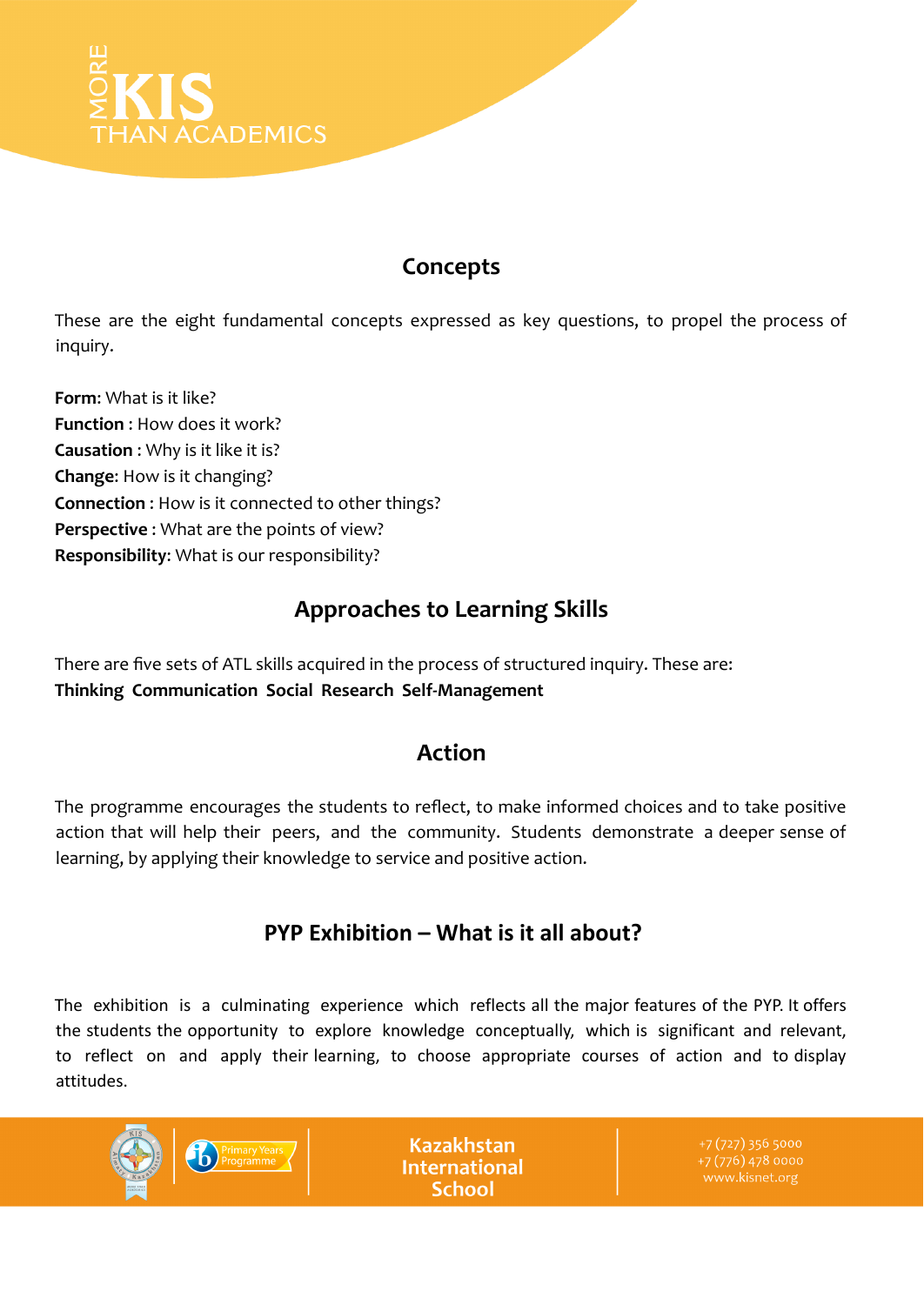# **HAN ACADEMICS**

The PYP student is required to engage in a collaborative, trans disciplinary inquiry process that involves identifying, investigating and offering solutions to real life issues or problems.

The PYP exhibition has a number of key purposes:

- To provide students with an opportunity to demonstrate independence and responsibility for their own learning.
- To provide the students with an opportunity to explore multiple perspectives.
- Application and Reflection of learning through the PYP programme.
- To demonstrate how one can take action as a result of his/her learning.
- To unite the teachers, parents and other members of the school community in a collaborative experience that incorporates the essential elements of the PYP.
- To celebrate the transition from primary to middle school.

## **Want to find out more?**

For more information on the International Baccalaureate Organization, please visit www.ibo.org

Please see [General Regulations: Primary Years Programme](https://www.ibo.org/globalassets/publications/become-an-ib-school/general-regulations-pyp-en.pdf)

[Primary Years Programme](https://www.ibo.org/programmes/primary-years-programme/)



**Kazakhstan International** School

+7 (727) 356 5000 www.kisnet.org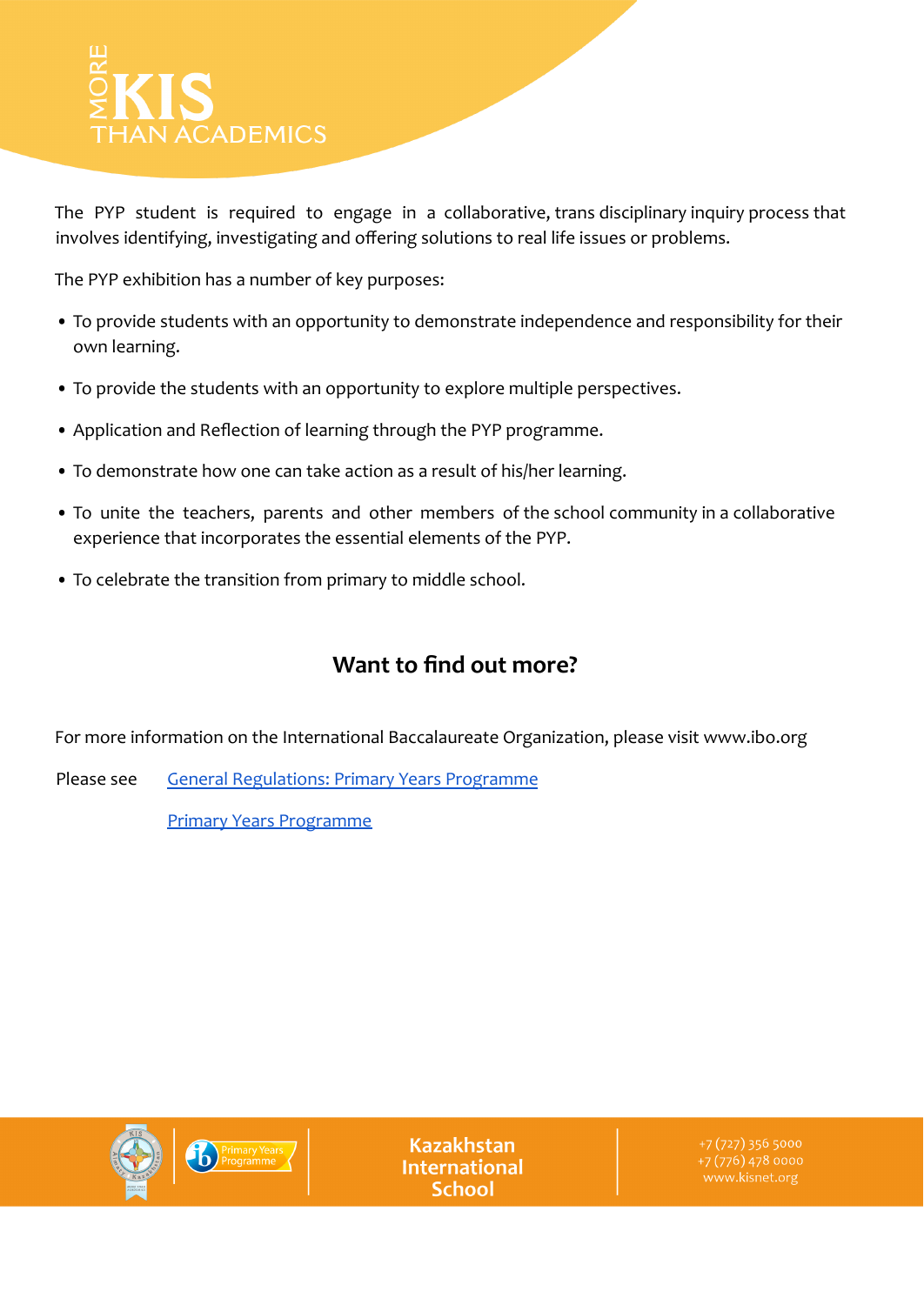

### **Home-School Communication**

#### **Responsibilities**

Good communication between the school and parents is absolutely necessary to facilitate the partnership of parents and teachers working in harmony to achieve the best education for each child. Therefore, the school has put into place a number of procedures and events to foster this communication. Parents are encouraged to maintain open lines of communication with their child's teachers in order to be well- informed regarding their child's progress.

The language of instruction is English and all school documentation is sent out in this language with Russian translation. Parents should make sure that they understand all our correspondence. In case they do not grasp everything in a notice, they should contact the school as soon as possible. We want to make sure that communication between school and parents is good. Most often we use email as a medium to contact parents, which is why it is extremely important that parents provide us with current email addresses.

#### **Written Communication with School**

KIS recognizes the need for clear communication channels between parents and the school. We particularly support the opportunity for parents and teachers to communicate directly via email. E-mail addresses of teachers will be e-mailed to families separately at the beginning of the school year.

Please note the following parental guidelines in the use of any e-mail communication with the school:

- E-mails can be used to inform the teachers of something that happened at home or ask questions that require only a brief answer.
- If there are issues that require a discussion or a longer explanation, it will be better to arrange an appointment with the teacher.
- The nature of some teacher schedules may result in some emails only being answered the next day but we will try to answer all emails within 24 hours.
- Any urgent issues that need to be dealt with the same day need to be communicated via the registrars.
- Any communication by e-mail between home and school should always be cordial and respectful.



**Kazakhstan International** School

+7 (776) 478 0000 www.kisnet.org